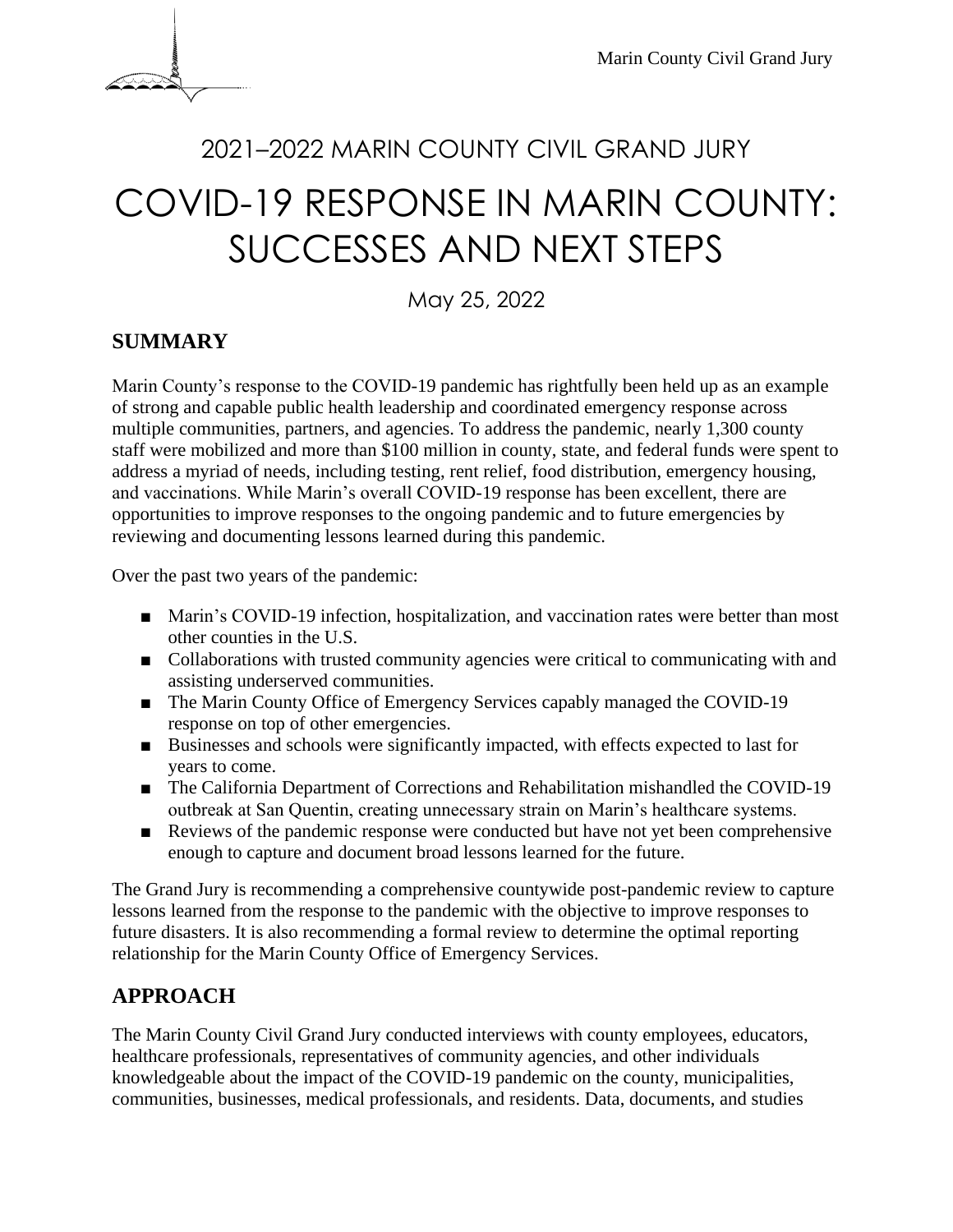developed by experts related to the impact of the pandemic, as well as literature from local, state, and national news reports were examined and considered when creating findings and recommendations in this report.

# **BACKGROUND**

Rarely have Marin County and its residents had to address a crisis of such magnitude and urgency as the COVID-19 pandemic. It exposed both the strengths and weaknesses of public and private entities engaged in providing healthcare, elder care, housing, homeless assistance, education, food, and numerous other aspects of our daily lives. Requirements for sheltering in place and masking strained businesses, schools, and public agencies.

Responses to many of the challenges were improvised, amended, and enhanced based on realtime learnings. The responses had to be scaled to levels of activity never experienced by emergency planners, epidemiologists, or county leaders. More than a thousand county personnel were deployed to provide emergency support, often while continuing to perform their normal job responsibilities. The county, municipalities, medical providers, and community agencies worked together, basing their individual and combined responses on both formal and informal plans, as well as professional and personal relationships that drew expertise and support from a wide range of capable sources.

The pandemic has provided Marin County with a wealth of experience and knowledge on how to respond to a wide-scale emergency. It would be unfortunate to lose the lessons learned from this experience. Marin has an opportunity to document and use these lessons to guide future responses. A guidance document can be passed on to Marin's future leaders and grow in value as the pandemic fades into history and our current leaders leave their posts.

# **DISCUSSION**

COVID-19 was first reported in Wuhan, China in December 2019. It reached Marin County in March 2020 when the Marin County Public Health Officer, Dr. Matt Willis, was forced to issue orders for sheltering in place. All schools as well as most businesses and government offices closed to prevent the disease from spreading and overloading Marin's hospitals. It was the beginning of an ongoing, multi-year battle that has tested Marin's public services as case counts peaked in four distinct waves and the virus evolved from a deadly threat to more infectious but less severe variants. Overall, the response has been excellent, but Marin's COVID-19 response also revealed some areas for improvement.

#### **Marin County's COVID Successes**

By most objective measures of public responses to the COVID-19 pandemic, Marin County has thus far fared better than most other counties in the state or nation.

The COVID case count of 30,602 (as of March 31, 2022) results in a cumulative case rate of 120 per 1,000 population, well below the California and national case rates.<sup>1</sup> These numbers do not

<sup>1</sup> Marin County Health & Human Services, *Novel Coronavirus (COVID-19) Surveillance Update*, March 31, 2022. <https://coronavirus.marinhhs.org/surveillance>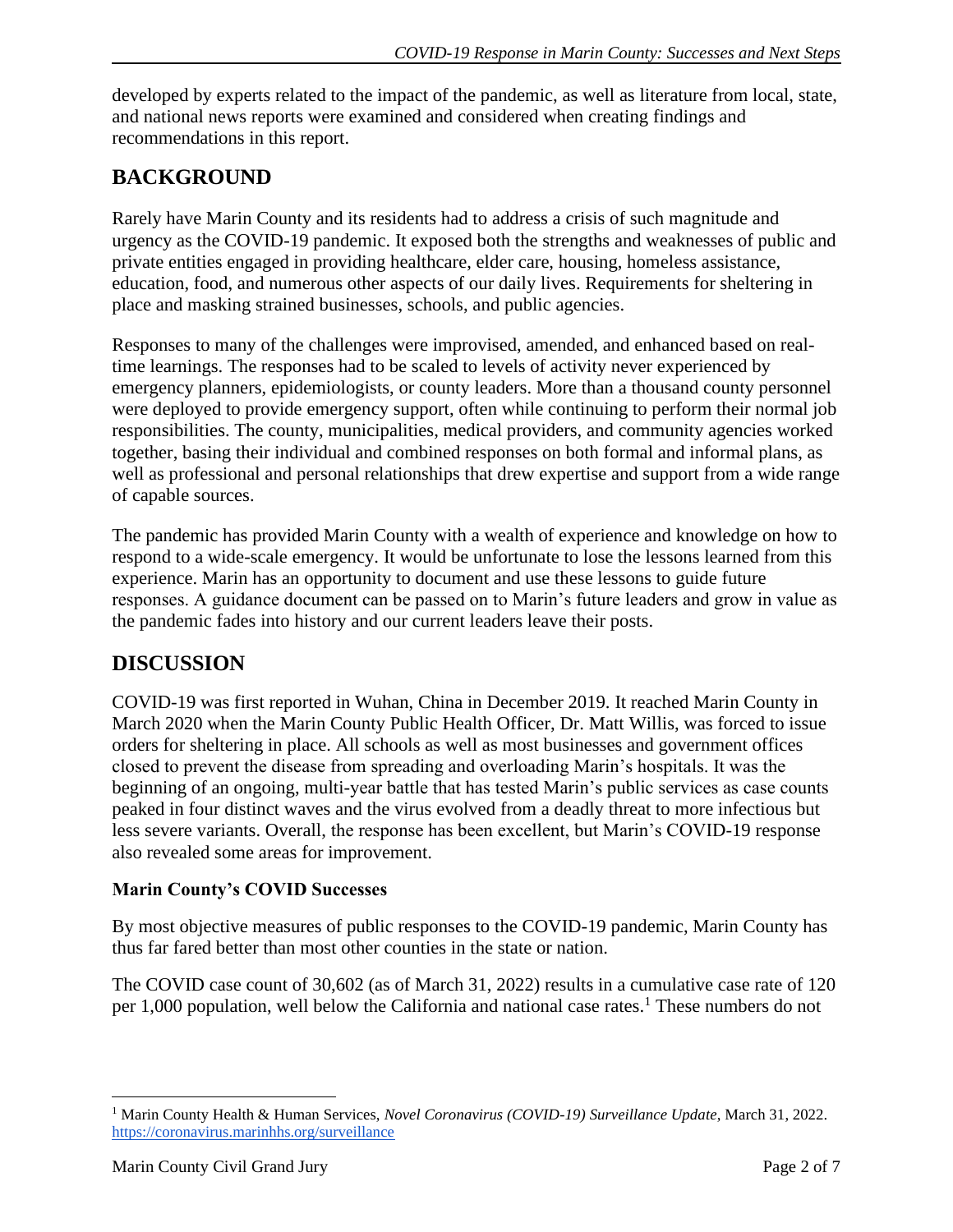include San Quentin inmates; an additional 2,836 COVID-19 cases have been confirmed there as of March 31, 2022.<sup>2</sup>

As of March 31, 2022, Marin had reported 239 deaths due to COVID-19, resulting in a cumulative death rate of 0.9 per 1,000 population, also well below state and national rates.<sup>3</sup> These numbers do not include San Quentin, where COVID-19 led to the deaths of 28 inmates and one correctional officer.<sup>4</sup>

More than 88 percent of Marin's total population, and 92 percent of its eligible population (ages 5 and up), has received a complete series of COVID vaccinations as of March 31, 2022.<sup>5</sup> Marin is among the highest vaccinated counties in the United States.<sup>6</sup> About 60 percent of Marin's total population has received at least one booster dose.

Although stretched to their limits, Marin's three hospitals and their medical staffs successfully managed through the pandemic without a systemic failure. Marin's extended and senior care facilities experienced most of Marin's COVID deaths among their vulnerable populations, but managed for the most part to minimize effects from the virus with guidance and mandates from the county public health office.

The county's department heads worked together to develop and communicate a countywide response to the pandemic. More than 1,300 county employees acted as disaster service workers over the next 15 months. In some cases, county employees were asked to assist in duties related to their regular employment. In other cases, employees were assigned to perform duties totally unrelated to their positions. As an example, some county employees who normally work at administrative functions in the Assessor and Finance departments were deployed into positions where they were helping to house and quarantine infected people in hotels until they could safely return to their homes without infecting their housemates. Other county employees, first responders, and teachers stepped in to help at vaccination centers.

To support local businesses strained by pandemic restrictions, Marin County's Parks and Open Space Director assumed responsibility for Marin Recovers, which worked with 17 groups of agencies and businesses to help them reopen and or continue operating to the extent permitted. This initiative provided a channel of communication and was an important resource for businesses throughout the county. It served as a model for other counties in their efforts to support businesses. Even with this effort, the pandemic cost Marin nearly 10,000 jobs and many small businesses were forced to take on additional debt to stay open. Without the county's business recovery initiative, as well as state and federal financial support, the economic impact could have been even worse.

<sup>2</sup> California Department of Corrections & Rehabilitation, *Population COVID-19 Tracking*, March 31, 2022. <https://www.cdcr.ca.gov/covid19/population-status-tracking/>

<sup>3</sup> Marin HHS, *COVID-19 Surveillance Update*, March 31, 2022.

<sup>4</sup> CDCR, *COVID-19 Tacking*, March 31, 2022.

<sup>5</sup> Marin County Health & Human Services, *Marin County COVID-19 Vaccinations*, March 31, 2022. <https://coronavirus.marinhhs.org/vaccine/data>

<sup>6</sup> Shannon Lurie, "These Counties Have the Highest COVID-19 Vaccination Rates," *U.S. News & World Report*, March 30, 2022[. https://www.usnews.com/news/health-news/articles/counties-with-the-highest-covid-19](https://www.usnews.com/news/health-news/articles/counties-with-the-highest-covid-19-vaccination-rates) [vaccination-rates](https://www.usnews.com/news/health-news/articles/counties-with-the-highest-covid-19-vaccination-rates)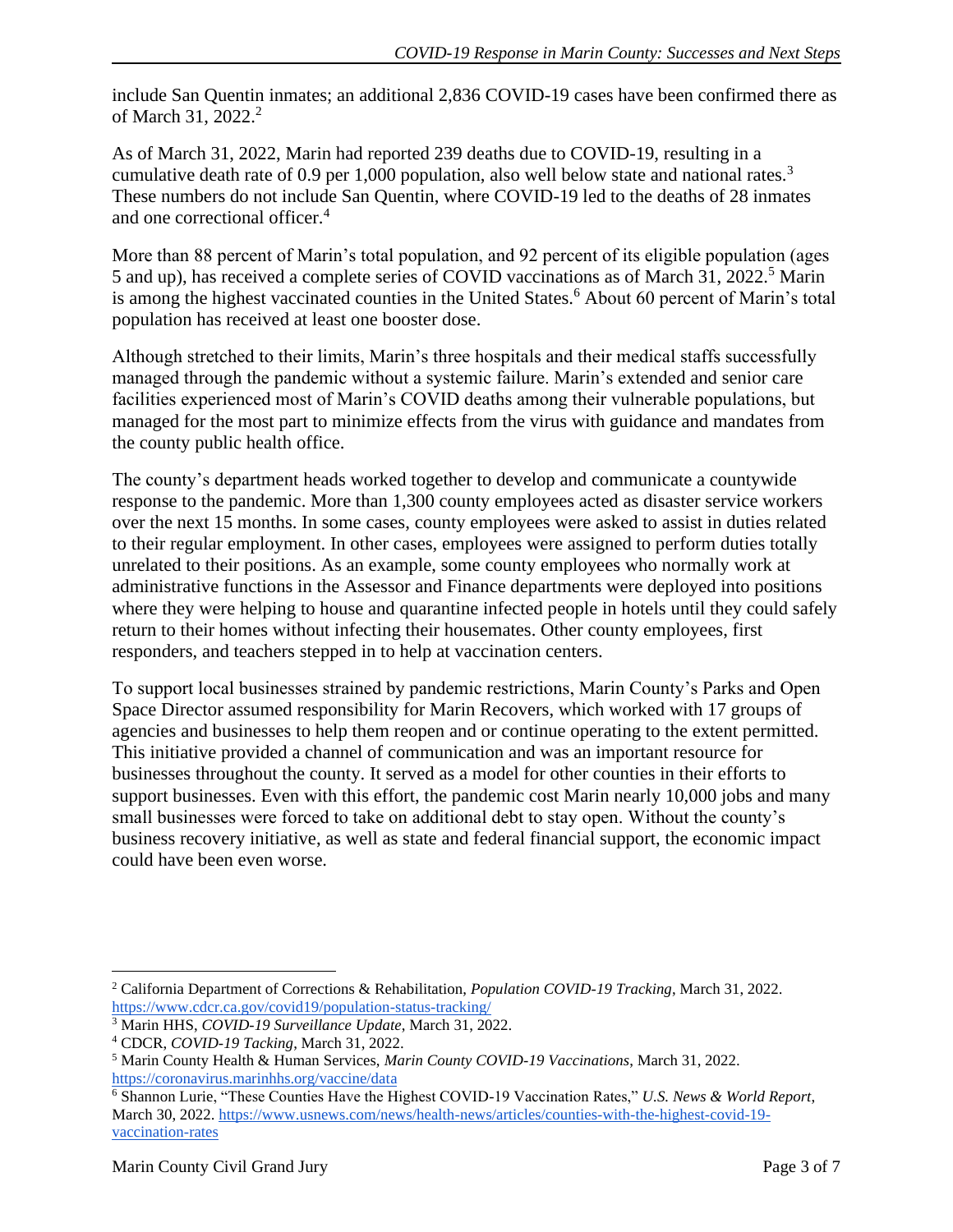#### **Collaborations with Community Agencies**

Marin County's collaborations with community nonprofit agencies, including the Canal Alliance, West Marin Community Services, Marin City Health and Wellness Center, Community Action Marin, Marin Community Clinics, and Legal Aid of Marin, were key to providing social and medical services. These local agencies served as trusted messengers to members of the community most affected by the pandemic and helped to communicate information about the virus and available support services. They also partnered with the county and healthcare providers to deliver testing and then support vaccine programs for community members in their service areas. The county's willingness to accept suggestions from these agencies resulted in better support for many Marin residents.

Community-based agencies were able to extend county services in some parts of Marin. For example, West Marin Community Services helped local residents obtain needed services when the Marin County Health and Human Services office in Point Reyes Station was temporarily closed.

The partnerships between the county and non-profit agencies were documented in a March 2022 report, *Equitable Pandemic Recovery Strategies for Marin County*. <sup>7</sup> This report recognizes the accomplishments and value of these collaborations and recommends building on those successes. It further highlights the benefits and need for the county to continue working with these community-based agencies in preparation for future challenges.

#### **Impact on Municipalities**

The speed of the pandemic forced quick decisions on public health policies and resulted in mandates that required equally fast action by local governments. Some mandates came without warning, leaving municipalities, businesses, and public safety personnel with little or no preparation time to adjust operations and implement changes. This was particularly troublesome in the early months of the pandemic. By July 2020, the county established regular meetings and invited municipal and community leaders to participate in weekly calls related to the pandemic response. This helped to improve communications but troubles resurfaced with the arrival of more infectious variants that required faster responses. Some local leaders reported feeling that they were on the end of one-sided conversations with county officials.

#### **Office of Emergency Services**

The Marin County Office of Emergency Services (OES) coordinates responses from many public agencies to address a wide range of events, including pandemics, wildfires, earthquakes, extreme weather, school closures, and law enforcement activity. In the county's current organization, the OES reports to the Marin County sheriff and the OES manager is several levels down in the sheriff's command structure. In recognition of the broad scope of OES responsibilities, some officials are looking at the possibility of moving this office under the Board of Supervisors, reporting either to the county administrator or the Marin County fire chief.

The OES has served the county well for many years. The OES is housed in the sheriff's headquarters on Los Gamos Road in San Rafael. This technically advanced center operates in a large workspace, bringing together managers with responsibilities for schools, public health,

<sup>7</sup> Renee Roy Elias, *Equitable Pandemic Recovery Strategies for Marin County: A Call to Action*, March 2022. [https://camarin.org/wp-content/uploads/Equitable\\_Recovery\\_Report\\_and\\_Policy\\_Recs-1.25.22.pdf](https://camarin.org/wp-content/uploads/Equitable_Recovery_Report_and_Policy_Recs-1.25.22.pdf)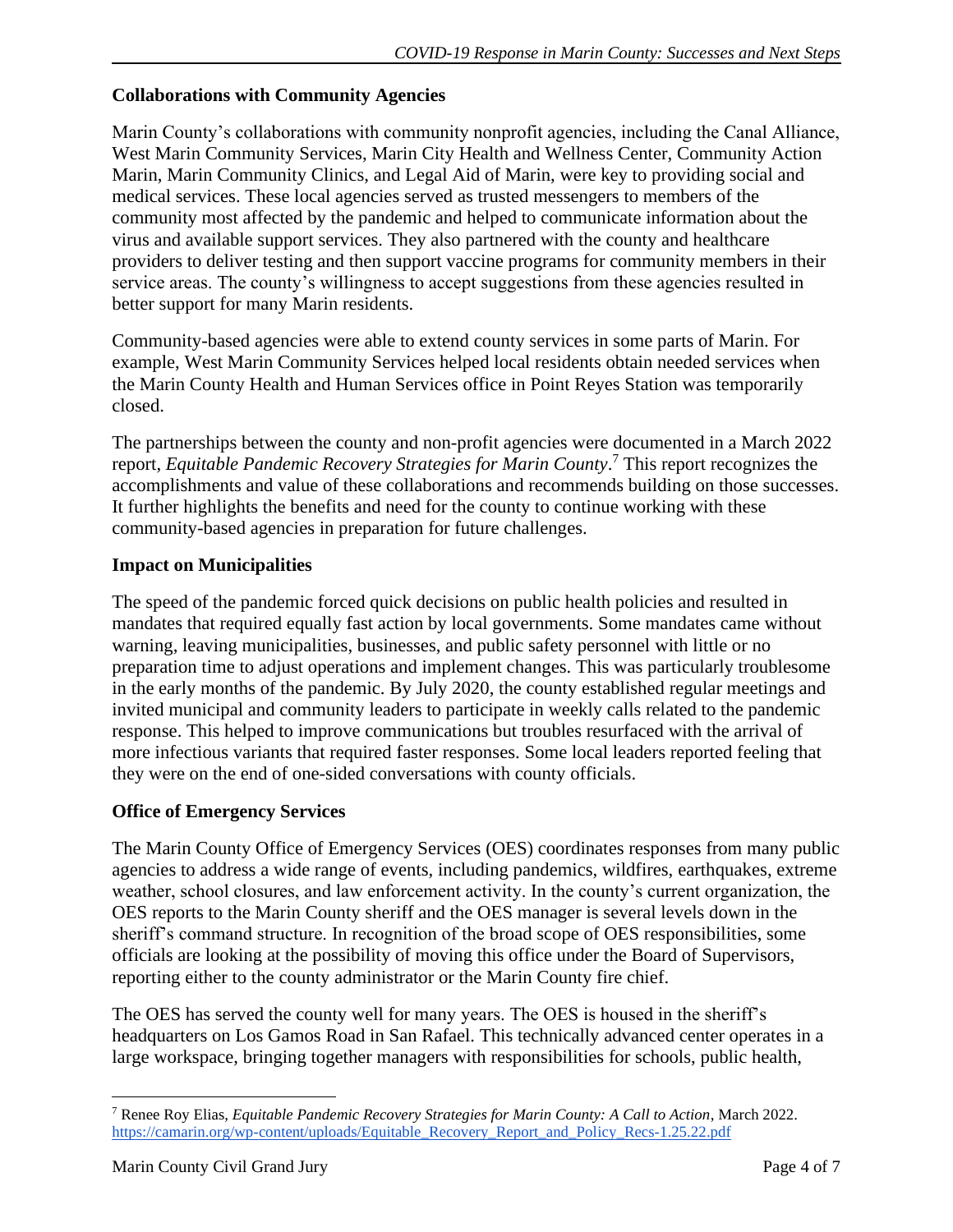public works, and other functions, as well as law enforcement and fire. In this center, these managers share up-to-the-minute images and information and make decisions needed to coordinate effective emergency responses.

The ongoing COVID-19 pandemic is the first countywide emergency that has lasted for multiple years and required the Department of Public Health to play a lead role in decision making, communications, and response. Countywide public health directives were issued by the Marin County Public Health Officer. According to a preliminary assessment of Marin's COVID-19 response by Tetra Tech Inc., the pandemic exposed a lack of training and some confusion about the chain of command in the OES where some employees were new to public health directives.<sup>8</sup>

The optimal reporting relationship for the Office of Emergency Services is under review by the county and deserves careful consideration for the following reasons:

- Its scope extends well beyond law enforcement and fire to include public health, health and human services, schools, public works, and more.
- The Office of Emergency Services could be more accountable and transparent with a direct reporting relationship to the Board of Supervisors.
- Given the critical role served by OES, it could benefit from reporting more directly to the county administrator and board of supervisors, who bear the ultimate responsibility for Marin's public safety and public health.

#### **San Quentin**

San Quentin State Prison is managed by the California Department of Corrections and Rehabilitation, but it operates in Marin County and can have a major impact on local public agencies and the surrounding community. This became abundantly clear when the state corrections department caused a major COVID outbreak in San Quentin with the transfer of 122 inmates from the California Institute for Men in Chino. Marin Superior Court Judge Geoffrey Howard called the transfer a "bumbling sequence of events" that ultimately infected 1,300 people and resulted in 28 deaths in the prison.<sup>9</sup> The impact of this outbreak also extended into the broader Marin community, straining its health facilities and raising serious questions about the relationship between the state prison and the county in which it operates.

Infected inmates requiring urgent care were taken to Marin hospitals, where rising caseloads threatened to overwhelm medical personnel and exceed the number of available beds. The number of hospitalizations from San Quentin "stressed local hospital capacity," according to the county health department.<sup>10</sup> To add to this stress, hospitalized inmates were accompanied by prison guards who did not always comply with basic hospital requirements for masking and social distancing.

The scale of this outbreak could have been limited had San Quentin prison officials heeded the advice of Marin's Department of Public Health. Early in 2020, Marin's Public Health Director and the state provided prison officials with recommendations and requirements for managing the

<sup>8</sup> Tetra Tech Inc., *Marin County Assessment Report*, December 11, 2021, p. 14.

<sup>9</sup> *In re. Hall et. al., San Quentin* Consolidated Writ, SC212933, Final Order, (Nov. 16, 2021) Cal. Sup. Court, Cnty of Marin p. 84.

[https://www.marincourt.org/PDF/SQ\\_Consolidated\\_Writ\\_Proceeding\\_Groups\\_1-3\\_FINAL\\_ORDER.pdf](https://www.marincourt.org/PDF/SQ_Consolidated_Writ_Proceeding_Groups_1-3_FINAL_ORDER.pdf)

<sup>10</sup> Jordan Culver*,* "Focus and Concern in California: Nearly One-Third of Inmates Have Coronavirus," *USA Today,*  June 30, 2020. [.https://www.usatoday.com/story/news/nation/2020/06/29/san-quentin-coronavirus-outbreak-nearly](https://www.usatoday.com/story/news/nation/2020/06/29/san-quentin-coronavirus-outbreak-nearly-one-third-inmates/3283450001/)[one-third-inmates/3283450001/](https://www.usatoday.com/story/news/nation/2020/06/29/san-quentin-coronavirus-outbreak-nearly-one-third-inmates/3283450001/)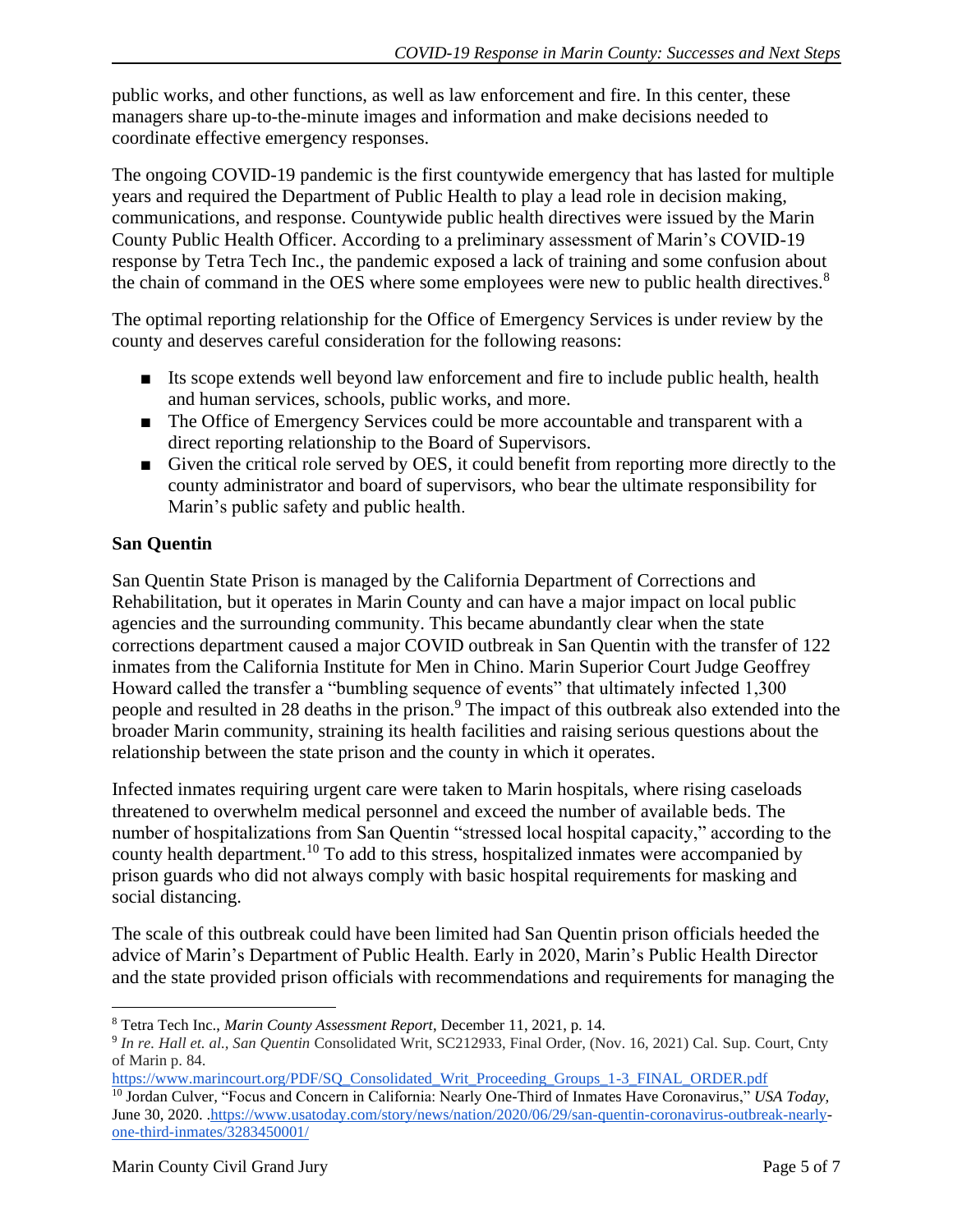COVID risk at San Quentin. The policies for transferring, testing, and housing inmates were largely ignored. The issue was only addressed after the outbreak when, at the urging of the Marin County Board of Supervisors, Marin County Public Health staff was finally added to the prison's COVID management team.

Marin County's public health authorities were stretched further than necessary during this avoidable crisis at San Quentin. This outbreak and its tragic consequences could have been avoided if the staff at San Quentin had accepted the early advice of county public health officials in the community where it operates. Understanding how this disconnect can be avoided in the future should be an important topic for a comprehensive post-pandemic review.

#### **After Action Report/Comprehensive Review**

To their credit, many county departments conducted informal reviews of their responses during the pandemic. In December 2020, the Office of Emergency Services commissioned Tetra Tech, Inc. to conduct a narrowly focused "mid-point" review. The Tetra Tech review resulted in an 18 page Improvement Plan with several tactical recommendations, including additional training, setting staffing expectations, and improving communications, many of which are in the process of being implemented. $^{11}$ 

To date, a coordinated, comprehensive, countywide review of Marin's COVID-19 response, including input from community partners, healthcare providers, municipal governments, business leaders, and other stakeholders, has not been completed. A comprehensive lookback could identify opportunities to improve communications, preparations, and responses by all of the county's public agencies and community service groups. A published countywide, multi-agency review could serve to guide Marin's current and future leaders' responses to the ongoing effects of COVID-19, as well as the next emergency. This effort could be financed using some of the over \$174 million in federal and state recovery funds that have been made available to the county.

# **FINDINGS**

- F1. The COVID-19 pandemic response by Marin County's public agencies and their employees was for the most part excellent, resulting in fewer hospitalizations and deaths than other similar counties, and a vaccination rate that is among the highest in the nation.
- F2. Marin's broad emergency response showed that the county's health and human services, law enforcement, fire protection, public schools, and other public agencies coordinated and responded to multiple emergencies and inevitable surprises very effectively.
- F3. The county and community-based organizations overcame initial communications, operational, and logistical challenges, and these collaborations were key to serving the public health needs of Marin's communities.
- F4. Marin County's Public Health Department did an admirable job addressing an avoidable San Quentin COVID-19 outbreak, which resulted in a strain on Marin's health facilities and resources.

<sup>11</sup> Tetra Tech, Inc., *Marin County COVID-19 EOC Activation Improvement Plan*, December 2020.